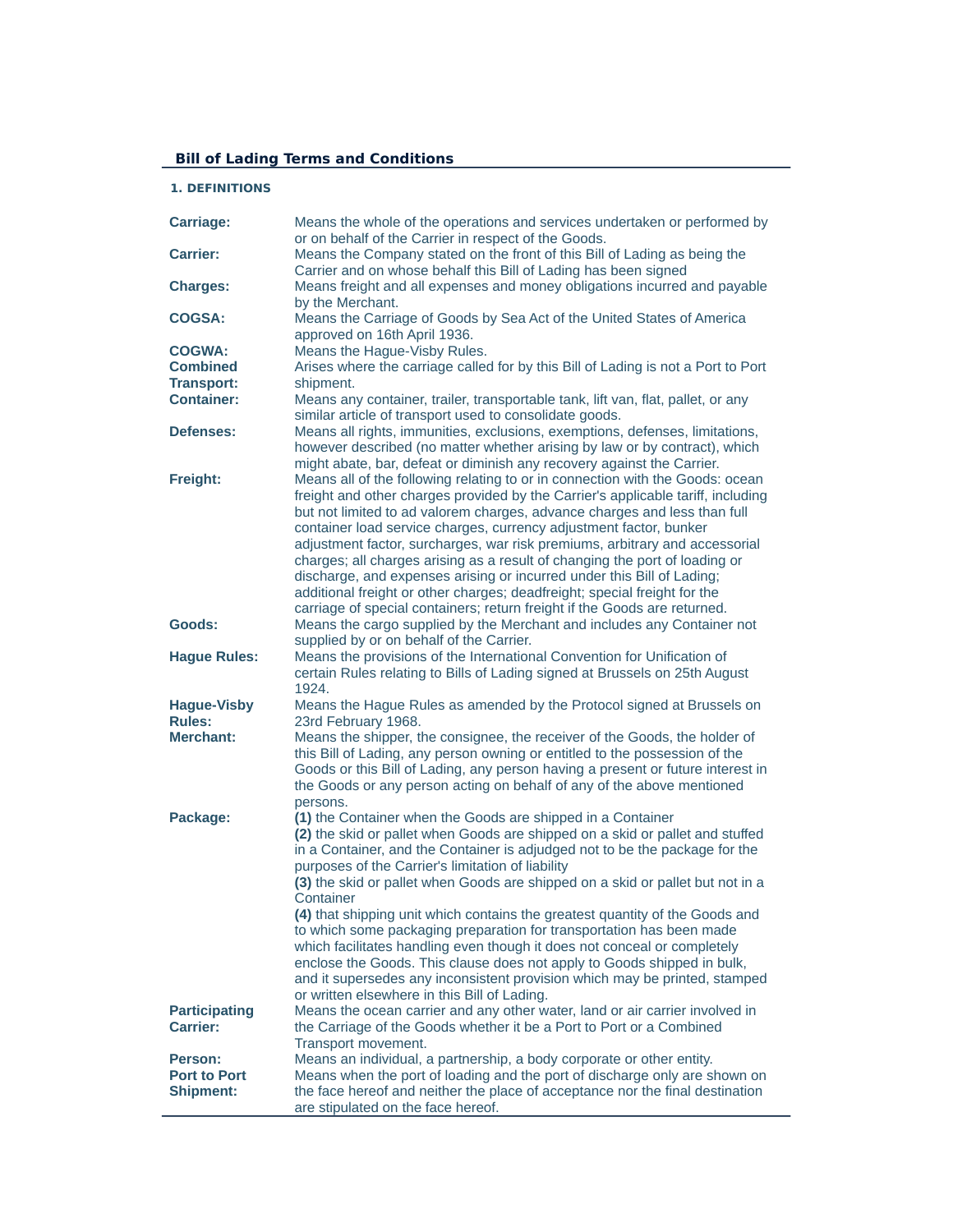| <b>Shipping Unit:</b> | Means freight unit and the term "unit" as used in the Hague Rules and |
|-----------------------|-----------------------------------------------------------------------|
|                       | Haque-Visby Rules.                                                    |
| <b>CALLED ALL</b>     | Messa filled especialmente produced located or conventi               |

#### **Stuffed:** Means filled, consolidated, packed, loaded, or secured. **2. CARRIER'S TARIFF**

The provisions of the Carrier's applicable tariff, are incorporated herein. A copy of the applicable tariff is available for review in the Carrier's web-site upon payment of a reasonable charge, if any, set out in the Carrier's tariff and/or where applicable, upon request, obtainable from the Interstate Commerce Commission or other regulatory body with whom the tariff has been filed. In the case of inconsistency between this Bill of Lading and the applicable Tariff, this Bill of Lading shall prevail.

## **3. WARRANTY**

The Merchant warrants that in agreeing to the terms hereof he is or is the agent of and has the authority of the person owing or entitled to the possession of the Goods or any person who has a present or future interest in the Goods.

#### **4. NON-NEGOTIABILITY OF BILL OF LADING**

This Bill of Lading shall be non-negotiable unless made out "to order" in which event it shall be negotiable and shall constitute title to the Goods and the holder shall be entitled to receive or to transfer the Goods herein described.

## **5. CERTAIN RIGHTS AND IMMUNITIES FOR THE CARRIER AND OTHER PERSONS**

**(1)** The carrier shall be entitled to sub-contract on any terms the whole or any part of the Carriage. **(2)** It is expressly agreed that any and all servants, agents and independent contractors (including the Master, officers, and crew of the vessel, participating carrier, all terminal operators, warehousemen, stevedores, watchman, husbanding agents, managing agents, general agents, ship's agents, and all other agents, subcontractors and independent contractors whatsoever as well as any officers, directors, agents or employees of any of the foregoing) used or employed by the Carrier in connection with the performance of any or all of Carrier's obligations under this Bill of Lading, in consideration of the agreement to be so used or employed, shall be express beneficiaries under this Bill of Lading and shall have the benefit of all defenses to which the Carrier is entitled so that in no circumstances shall any servant, agent or independent contractor of the Carrier be under any liability in contract, warrant, tort (including negligence) indemnity or contribution, greater than that of the Carrier to anyone other than the Carrier.

**(3)** The Merchant shall defend, indemnify and hold harmless the Carrier against any claim or liability (and any expense arising therefrom) arising from the Carriage of the Goods insofar as such claim or liability exceeds the Carrier's liability under this Bill of Lading.

**(4)** The defenses and limits of liability provided for in this Bill of Lading shall apply in any action against the Carrier whether the action be found in Contract or in Tort.

## **6. CLAUSE PARAMOUNT**

**(1)** To and From non-United States Ports. As far as this Bill of Lading covers the Carriage of Goods by sea to and from non-U.S. ports by the Carrier and any Participating Carrier, the Contract evidenced in this Bill of Lading shall have effect subject to the Hague-Visby Rules, if and as enacted in the country of shipment and any legislation making those Rules compulsorily applicable to this Bill of Lading shall be deemed incorporated herein and made part of this Bill of Lading contract. When no such enactment is in force in the country of shipment, the Hague-Visby Rules will apply. The Hague-Visby Rules shall also govern before the Goods are loaded on and after they are discharged from the vessel and throughout the entire time the Goods are in the actual custody of the Carrier or Participating Carrier. The Hague-Visby Rules shall also apply to the Carriage of Goods by inland waterways and reference to carriage by sea in such Rules or legislation shall be deemed to include reference to inland waterways. **(2)** To or From United States ports. If the Carriage called for in this Bill of Lading is a shipment to or from the United States, the liability of the Carrier shall be exclusively determined pursuant to COGSA; the Pomerene Act [49 U.S.C. 80101 et. seq.] for both export and import cargo moving to/from the United States; and Article 7-301 of the Uniform Commercial Code. The provisions cited in the Hague Rules and COGSA shall also govern before the Goods are loaded on and after they are discharged from the Vessel and throughout the entire time the Goods are in the actual custody of the Carrier or Participating **Carrier** 

**(3)** The Carrier shall be entitled to (and nothing in this Bill of Lading shall operate to deprive or limit such entitlement) the full benefit of, and rights to, all limitation of and exclusions from liability and all rights conferred or authorized by any applicable law, statute or regulation of any country (including, but not limited to, where applicable any provisions or sections 4281 to 4287, inclusive, of the Revised Statutes of the United States of America and amendments thereto and where applicable any provisions of the laws of the United States of America) and without prejudice to the generality of the foregoing also any law, statute of regulation available to the Owner of the vessel on which the Goods are carried.

#### **7. CARRIER'S RESPONSIBILITY**

The Carrier shall not be responsible for any loss to the Goods however caused occurring while the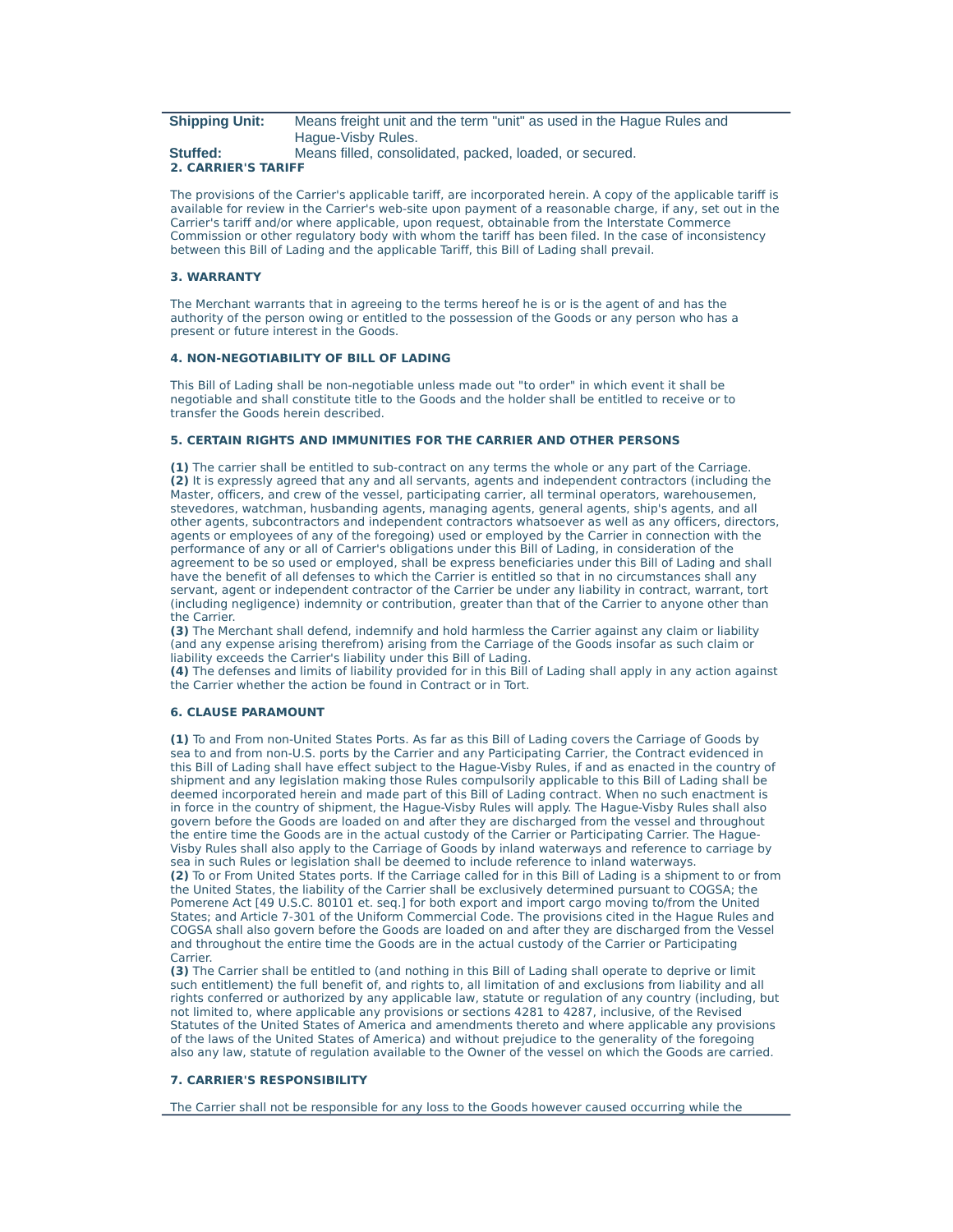#### **(1) PORT TO PORT SHIPMENT**

The responsibility of the Carrier is limited to that part of the Carriage from and during loading onto vessel up to and during discharge from the vessel and the Carrier shall not be liable for any loss or damage whatsoever in respect of the Goods or for any other matter arising during any other part of the Carriage even though Charges for the whole Carriage have been charged by the Carrier. The Merchant appoints and/or authorizes the Carrier as agent to enter into contracts on behalf of the Merchant with others for transport, storage, handling, or any other services in respect of the Goods prior to loading and subsequent to discharge of the Goods from the vessel without responsibility for any act or omission whatsoever on the part of the Carrier or others and the Carrier may as such agent enter into contracts with others on any terms whatsoever including terms less favorable than the terms in this Bill of Lading.

#### **(2) COMBINED TRANSPORT**

(A) The carrier acts as agent for Merchant with regard to procuring inland and ocean transportation. If, for any reason, it is adjudged that the Carrier was not acting as the Merchant's agent, then in addition to the defenses and limitation of liability permitted to the Carrier by law and by this Bill of Lading, the Carrier shall also have the benefit of all defenses available to the participating carrier(s) by law and by the terms of its or their contracts of Carriage and tariffs, all of which shall be deemed incorporated in this Bill of Lading, as applicable and with respect to inland transportation of the Goods, Carrier will be afforded all of the defenses according to the provisions of any International Convention or national law which is compulsorily applicable in the country, where the inland transportation took place or, if no such law or convention is applicable, then according to the Participating Carrier's contracts of carriage and/or tariffs, if any.

(B) Save as is otherwise provided in this Bill of Lading, the Carrier shall be liable for loss of or damage to the Goods occurring from the time that the Goods are taken into his charge until the time of delivery to the agent set out below.

(i) If the place where the loss or damage occurred cannot be proven.

(a) The Carrier shall be entitled to rely upon all Defenses under COGSA or the Hague-Visby Rules under 6(a) or (b) above had the loss or damage occurred at sea or where the loss or damage occurred cannot be proved, said loss or damage shall be presumed to have occurred at sea.

(b) Where under (i) above, the Carrier is not liable in respect of some of the factors causing the loss or damage, the Carrier shall only be liable to the extent that those factors for which he is liable have contributed to the loss or damage. (c) Subject to 8(c) below,

where the Hague Rules (such as COGSA) or the Hague-Visby Rules (such as COGWA) or any legislation applying either Rules is not compulsorily applicable, the Carrier's liability shall not exceed US\$500 per package or shipping unit or US\$2.00 per kilo of the gross weight of the Goods lost, damaged in respect of which the claim arises or the value of such Goods, whichever is the less. (d) The value of the goods shall be determined according to the CIF value. (ii) If the place where the loss or damage occurred can be proved: (a) The liability of the Carrier shall be determined by the provisions contained in any international convention or national law of the country which provisions: (A) cannot be departed from by private contract to the detriment of the Merchant; and (B) would have applied if the Merchant had made a separate and direct contract with the Carrier in respect of the particular stage of Carriage where the loss or damage occurred and had received as evidence thereof any particular document which must be issued in order to make such international convention or national law applicable; (b) With respect to the transportation in the United States of America or in Canada to the Port of Loading or from the Port of Discharge the responsibility of the Carrier shall be to procure transportation by carriers (one or more) and such transportation shall be subject to the inland carriers contract of carriage and tariffs and any law compulsorily applicable. The Carrier guarantees the fulfillment of such inland carrier's obligations under their contracts and tariffs; (c) Where neither (i) or (ii) above apply any liability of the Carrier shall be determined by 7(b)(A) above.

#### **8. GENERAL PROVISIONS**

**(1)** Delay, Consequential Loss Save as otherwise provided herein, the Carrier shall in no circumstances be liable for direct, indirect or consequential loss or damage caused by delay or any other cause whatsoever and howsoever caused. Without prejudice to the foregoing, if the Carrier is found liable for delay, liability shall be limited to the freight applicable to the relevant stage of the transport. **(2)** Package or Shipping Unit Limitation

where the Hague Rules **(COGSA)** or Hague-Visby Rules **(COGWA)** or any legislation making either Rules compulsorily applicable to this Bill of Lading, the Carrier shall not unless a declared value has been noted in accordance with (C) below, be or become liable for any loss or damage to or in connection with the Goods in an amount per package or shipping unit in excess of the package or shipping unit limitation as laid down by either of the Rules or legislation. Such limitation amount according to COGSA is US\$500 and according to COGWA is 666.67 units of account per package or units of account per kilogram of gross weight of the Goods lost or damaged, whichever is the higher. If no limitation amount is applicable under either of the Rules or legislation the limitation shall be US\$500.

**(3)** Ad Valorem: Declared Value of Package or Shipping Unit The Carrier's liability may be increased to a higher value by a declaration in writing of the value of the Goods by the shipper upon delivery to the Carrier of the Goods for shipment, such higher value being inserted on the front of this Bill of Lading in the space provided and, if required by the Carrier, extra freight paid. In such case, if the actual value of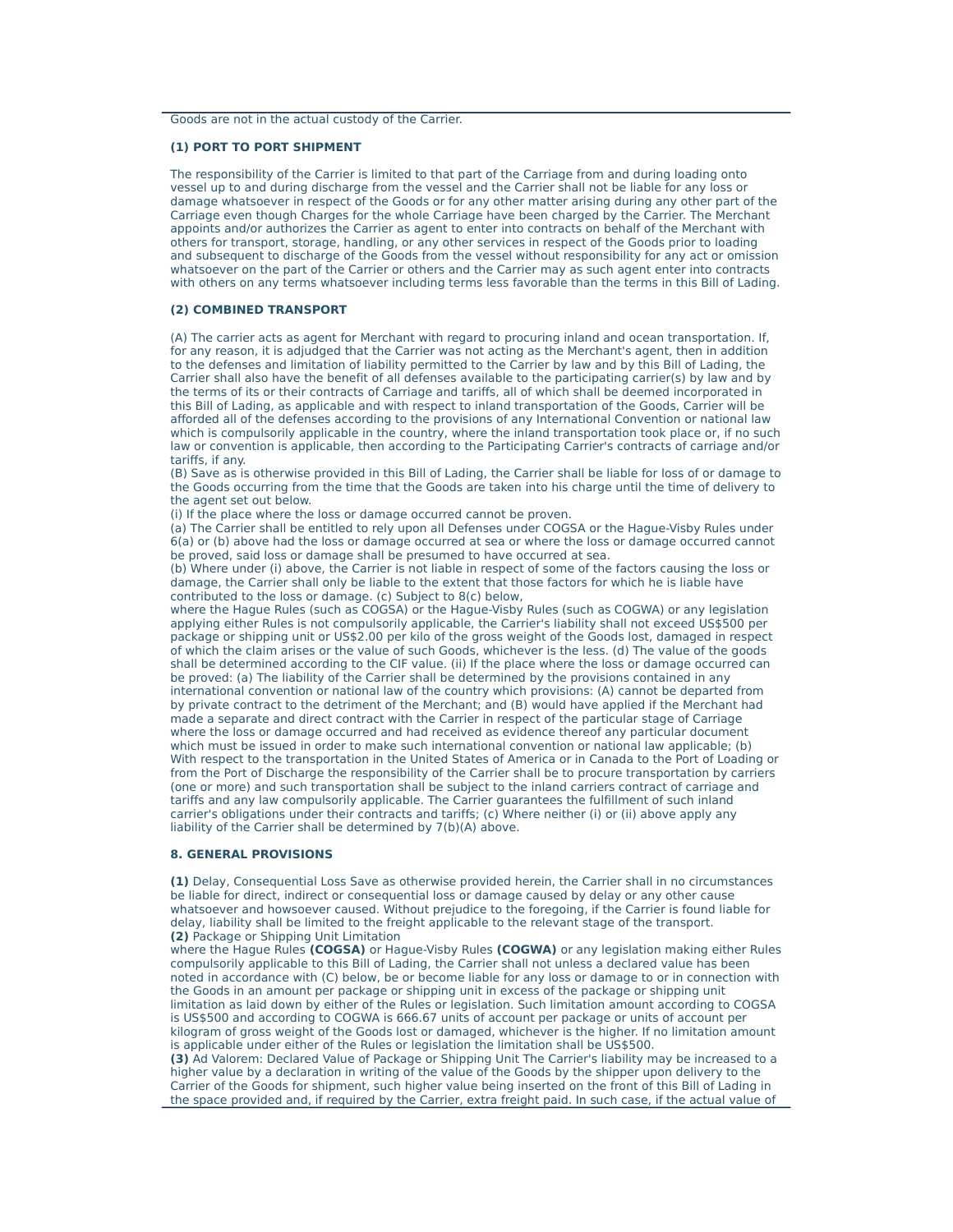the Goods shall exceed such declared value, the value shall nevertheless be deemed to be the declared value and the Carrier's liability, if any, shall not exceed the declared value and any partial loss or damage shall be adjusted pro rata on the basis of such declared value.

**(4)** Rust, etc. It is agreed that superficial rust, oxidation or any like condition due to moisture is not a condition of damage but is inherent to the nature of the Goods and the acknowledgement of the receipt of the Goods in apparent good order and condition is not a representation that such conditions of rust, oxidation or the like did not exist on receipt.

**(5)** Notice of Loss or Damage

the Carrier shall be deemed prima facie to have delivered the Goods as described in this Bill of Lading unless notice of loss of or damage to the Goods indicating the general nature of such loss or damage shall have been given in writing to the Carrier or to his representative at the place of delivery before or at the time of removal of the Goods into the custody of the person entitled to delivery thereof under this Bill of Lading or, if the loss or damage is not apparent, within three consecutive days thereafter. **(6)** Time-bar

**(A)**Unless notice of loss and the general nature of such loss be given in writing to the Carrier at the port of discharge or place of delivery before or at the time of delivery of the Goods or if the loss is not apparent, within three (3) consecutive days after that delivery, the Goods shall be presumed to have been delivered as described in this Bill of Lading.

**(B)** Where the loss has occurred in the custody of a Participating Carrier, the Carrier shall be discharged from all liability in respect of loss unless notice of claim is filed and suit is brought within nine (9) months after delivery of the Goods or the date when the Goods should have been delivered or the time period prescribed by the Participating Carrier's contract of carriage, tariff or by law covering such Participating Carrier or overland carriage whichever is less (in the United States, pursuant to the Carmack Amendment, 49 U.S.C. 11-107(a), suit must be brought within nine months).

**(C)** In any event, the Carrier shall be discharged from all liability in respect of loss unless suit is brought within one (1) year after delivery of the Goods or the date when the Goods should have been delivered.

## **9. MERCHANT'S RESPONSIBILITY**

**(1)** The description and particulars of the Goods set out on the face hereof are furnished by the Merchant and the Merchant warrants to the Carrier that the description and particulars including, but not limited to, of weight, content, measure, quantity, quality, condition, marks, numbers and value are correct.

**(2)** The Merchant shall comply with all applicable laws, regulations and requirements of customs, port and other authorities and shall bear and pay all duties, taxes, fines, imposts expenses and losses incurred or suffered by reason thereof or by reason of any illegal, incorrect or insufficient marking, numbering or addressing of the Goods.

**(3)** The Merchant undertakes that the Goods are packed in a manner adequate to withstand the ordinary risks of Carriage having regard to their nature and in compliance with all laws, regulations and requirements which may be applicable.

**(4)** No Goods which are or may become dangerous, inflammable or damaging or which are or may become liable to damage any property or person whatsoever shall be tendered to the Carrier for Carriage without the Carrier's express consent in writing and without the Container or other covering in which the Goods are to be transported and the Goods being distinctly marked on the outside so as to indicate the nature and character of any such articles and so as to comply with all applicable laws, regulations and requirements. If any such articles are delivered to the Carrier without such written consent and marking or if in the opinion of the Carrier the articles are or are liable to become of a dangerous, inflammable or damaging nature, the same may at any time be destroyed, disposed of, abandoned, or rendered harmless without compensation to the Merchant and without prejudice to the Carrier's right to Charges.

**(5)** The Merchant shall be liable for the loss, damage, contamination, soiling, detention or demurrage before, during and after the Carriage of property (including, but not limited to, Containers) of the Carrier or any person or vessel (other than the Merchant) referred to in 5(2) above caused by the Merchant or any person acting on his behalf or for which the Merchant is otherwise responsible.

**(6)** The Merchant shall defend, indemnify and hold harmless the Carrier against any loss damage, claim, liability or expense whatsoever arising from any breach of the provisions of this clause 9 or from any cause in connection with the Goods for which the Carrier is not responsible.

#### **10. CONTAINERS**

**(1)** Goods may be stuffed by the Carrier in or on Containers and Goods may be stuffed with other Goods.

**(2)** The terms of this Bill of Lading shall govern the responsibility of the Carrier in connection with or arising out of the supply of a Container to the Merchant, whether supplied before or after the Goods are received by the Carrier or delivered to the Merchant.

**(3)** If a Container has been stuffed by or on behalf of the Merchant.

(A) the Carrier shall not be liable for loss of or damage to the Goods

(i) caused by the manner in which the Container has been stuffed

(ii) caused by the unsuitability of the Goods for carriage in Containers

(iii) caused by the unsuitability or defective condition of the Container provided that where the

Container has been supplied by or on behalf of the Carrier, this paragraph (iii) shall only apply if the unsuitability or defective condition arose (a) without any want of due diligence on the part of the Carrier or (b) would have been apparent upon reasonable inspection by the Merchant at or prior to the time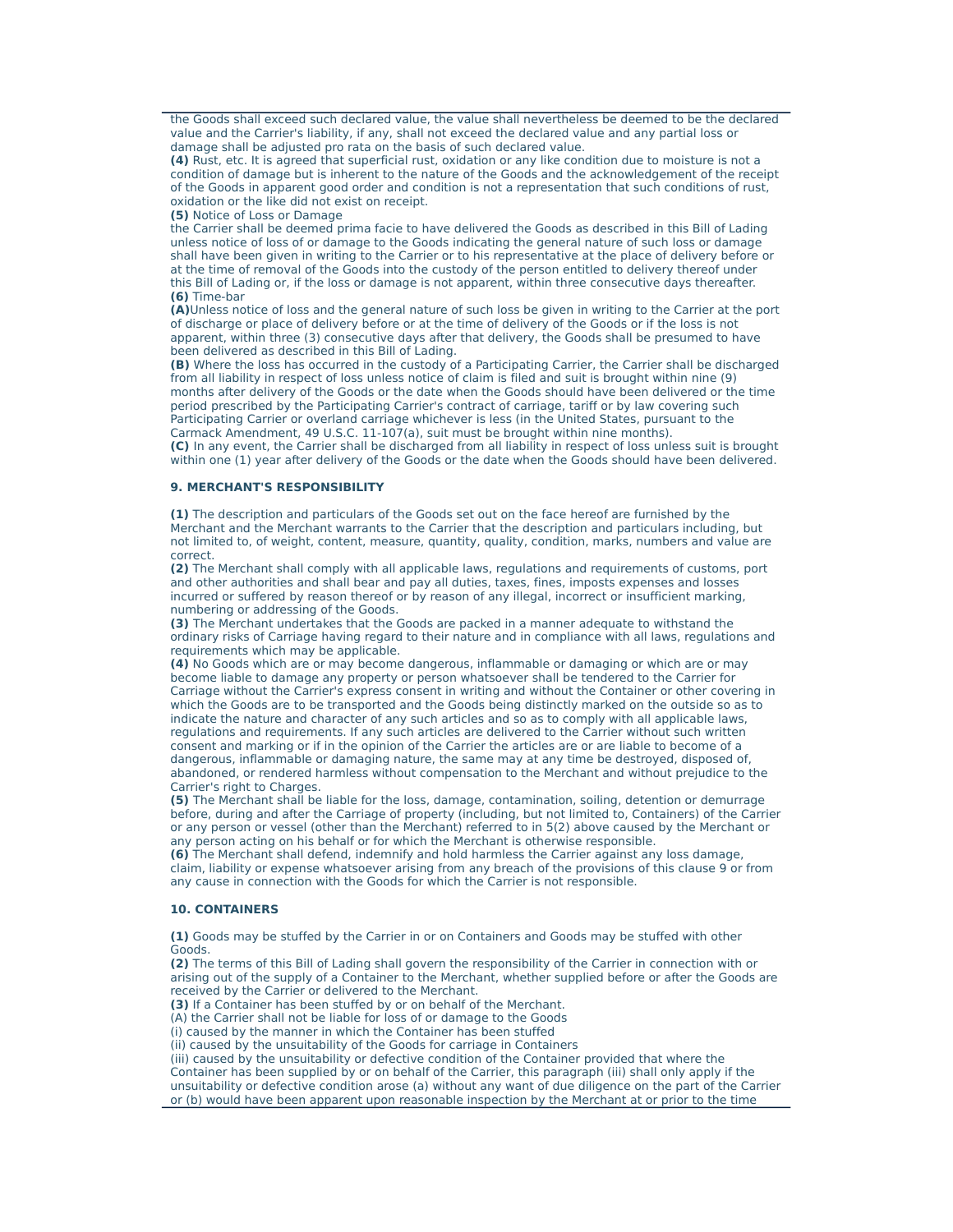when the Container was stuffed; (iv) if the Container is not sealed at the commencement of the Carriage except where the Carrier has agreed to seal the Container. (B) The Merchant shall defend, indemnify and hold harmless the Carrier against any loss, damage, claim, liability or expense whatsoever arising from one or more of the matters covered by (A) above except for (A)(iii)(a) above. **(4)** Where the Carrier is instructed to provide a Container, in the absence of a written request to the contrary, the Carrier is not under an obligation to provide a Container of any particular type or quality.

## **11. TEMPERATURE CONTROLLED CARGO**

**(1)** The Merchant undertakes not to tender for transportation any Goods which require temperature control without previously giving written notice (and filling in the box on the front of this Bill of Lading if this Bill of Lading has been prepared by the Merchant or a person acting on his behalf) of their nature and particular temperature range to be maintained and in the case of a temperature controlled Container stuffed by or on behalf of the Merchant further undertakes that the Container has been properly pre-cooled, that the Goods have been properly stuffed in the Container and that its thermostatic controls have been properly set by the Merchant before receipt of the Goods by the Carrier.

If the above requirements are not complied with the Carrier shall not be liable for any loss of or damage to the Goods caused by such non compliance.

**(2)** The Carrier shall not be liable for any loss of or damage to the Goods arising from defects, derangement, breakdown stoppage of the temperature controlling machinery, plant, insulation or any apparatus of the Container, provided that the Carrier shall before or at the beginning of the Carriage exercise due diligence to maintain the refrigerated Container in an efficient state.

## **12. INSPECTION OF GOODS**

The Carrier or any person authorized by the Carrier shall be entitled, but under no obligation, to open any Container or Package at any time and to inspect the Goods.

## **13. MATTERS AFFECTING PERFORMANCE**

**(1)** If at any time the Carriage is or is likely to be affected by any hindrance, risk, delay, difficulty or disadvantage of any kind (including the condition of the Goods) whensoever and howsoever arising (whether or not the Carriage has commenced) the Carrier may:

**(A)** without notice to the Merchant abandon the Carriage of the Goods and where reasonably possible place the Goods or any part of them at the Merchant's disposal at any place which the Carrier may deem safe and convenient, whereupon the responsibility of the Carrier in respect of such Goods shall cease; **(B)** without prejudice to the Carrier's right subsequently to abandon the Carriage under (A) above, continue the Carriage.

In any event the Carrier shall be entitled to full Charges on Goods received for Carriage and the Merchant shall pay any additional costs resulting from the above mentioned circumstances. **(2)** The liability of the Carrier in respect of the Goods shall cease on the delivery or other disposition of the Goods in accordance with the orders or recommendations given by any government or authority or any person acting or purporting to act as or on behalf of such government or authority.

#### **14. METHODS AND ROUTE OF TRANSPORTATION**

**(1)** The Carrier may at any time and without notice to the Merchant use (i) any means of transport or storage whatsoever, (ii) load or carry the Goods on any vessel whether named on the front hereof or not, (iii) transfer the Goods from one conveyance to another including transshipping or carrying the same on another vessel than that named on the front hereof or by any other means of transport whatsoever, (iv) at any place unpack and remove Goods which have been stuffed in or on a Container and forward the same in any manner whatsoever including but not limited to unstuffing and stuffing of less than container loads into or on other containers at transshipment ports, (v) proceed at any speed and by any route in Carrier's discretion (whether or not the nearest or most direct or customary or advertised route) and proceed to or stay at any place whatsoever once or more often and in any order, (vi) load or unload the Goods from any conveyance at any place (whether or not the place is a port named on the front hereof as the intended Port of Loading or intended Port of Discharge), (vii) comply with any orders or recommendations given by any government or authority or any person or body acting or purporting to act as or on behalf of such government or authority or having under the terms of the insurance on the conveyance employed by the Carrier the right to give orders or directions, (viii) permit the vessel to proceed with or without pilots, to tow or be towed or to be dry-docked, (ix) permit the vessel to carry Goods of all kinds, dangerous or otherwise.

**(2)** If a less than a full container shipment is transshipped at any intermediate port, the Carrier may break the container seal to unstuff the shipment from the container and restuff that shipment into or on another container. In this respect, the Carrier is acting as the agent of the Merchant. **(3)** The liberties set out in (1) and (2) above may be invoked by the Carrier for any purposes whatsoever whether or not connected with the Carriage of the Goods. Anything done in accordance with (1) above or any delay arising therefrom shall be deemed to be within the contractual Carriage and shall not be a deviation of whatsoever nature or degree.

## **15. DECK CARGO**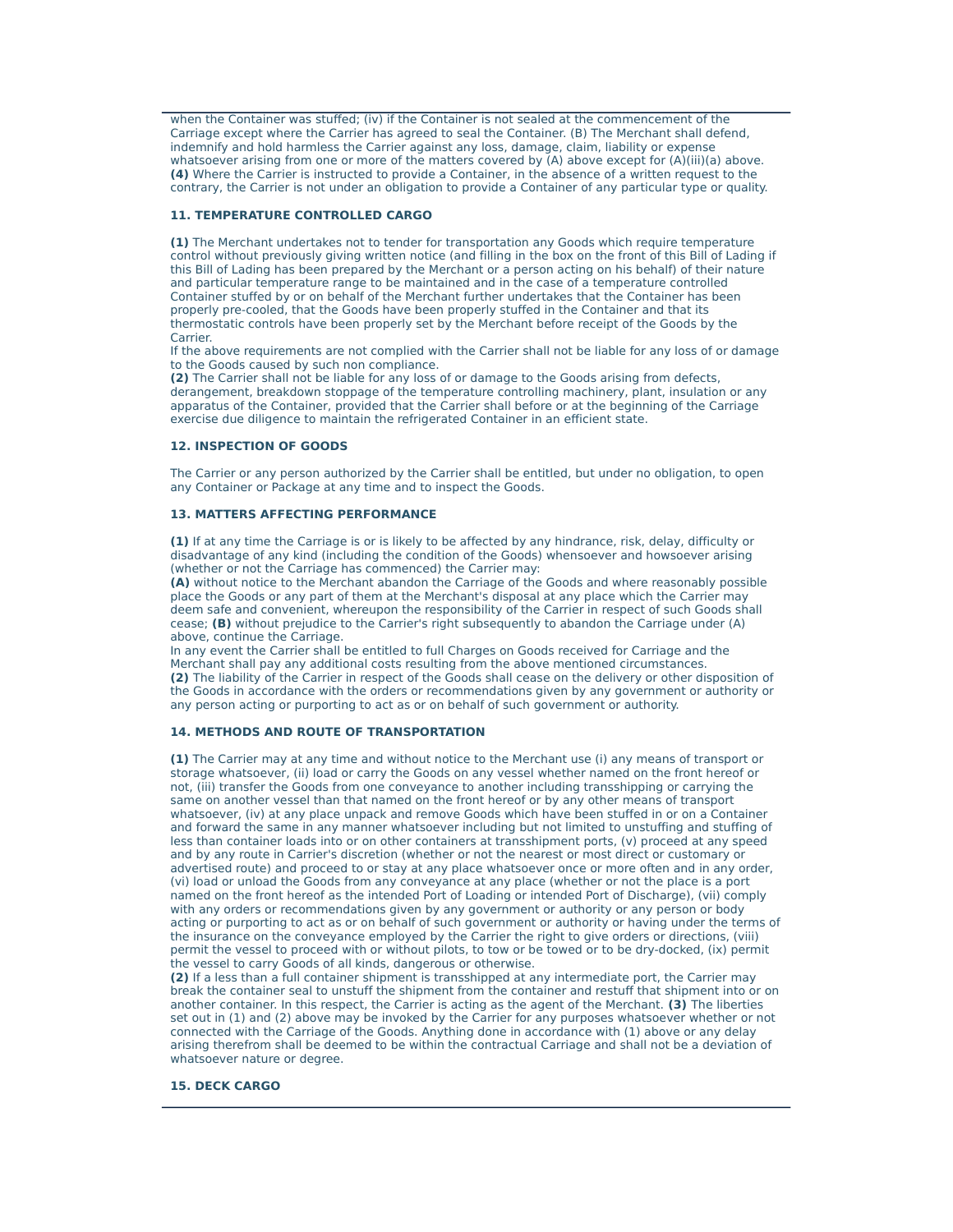**(1)** Goods of any description whether containerized or not may be stowed on or under deck without notice to the Merchant and such stowage shall not be a deviation of whatsoever nature or degree. Subject to (2) below, such Goods whether carried on deck or under deck shall participate in General Average and such Goods shall be deemed to be within the definition of Goods for the purposes of the Hague Rules or any legislation making such Rules or the Hague Visby Rules compulsorily applicable (such as COGSA) to this Bill of Lading.

**(2)** Goods (not being Goods stuffed in or on Containers other than open flats or pallets) which are stated on the front of this Bill of Lading to be carried on deck and which are so carried are carried without responsibility on the part of the Carrier for loss or damage of whatsoever nature arising during carriage by sea or inland waterway whether caused by unseaworthiness or negligence or any other cause whatsoever.

## **16. NOTIFICATION AND DELIVERY CLAUSE**

**(1)** Any mention in this Bill of Lading of parties to be notified of the arrival of the Goods is solely for the information of the Carrier, and failure to give such notification shall not involve the Carrier in any liability or remove the Merchant of any obligations hereunder.

**(2)** The Merchant shall take delivery of the Goods within the time provided for in the Carrier's applicable tariff.

**(3)** If the Merchant fails to take delivery of the Goods or part of them in accordance with this Bill of Lading, the Carrier may without notice remove the Goods or that part thereof and/or store the Goods or that part thereof ashore, afloat, in the open or under cover. Such storage shall constitute due delivery hereunder and there upon all liability whatsoever of the Carrier in respect of the Goods or that part thereof shall cease.

**(4)** The Merchant's attention is drawn to the stipulation concerning free storage time and demurrage contained in the Carrier's applicable Tariff, which is incorporated in this Bill of Lading.

**(5)** Once free time has expired, the Goods will be stored at a warehouse or receiver's terminal at the sole risk and expense of the Merchant and the Goods. However, if the Carrier believes that the Goods are likely to deteriorate, decay, lose value or incur storage or other charges in excess of their value, the Carrier may, without notice to the Merchant, publicly or privately sell or dispose of the Goods and apply the proceeds of the disposition in reduction of the Freight, and any other charges associated with the warehousing and/or sale of the Goods.

## **17. BOTH-TO-BLAME COLLISION**

The both blame clause published by the Baltic and International Maritime Counsel (BIMCO) is incorporated herein by this reference.

## **18. GENERAL AVERAGE**

**(1)** The Carrier may declare General Average which shall be adjustable according to the York/Antwerp Rules of 1974 at any place at the option of the Carrier and the Amended Jason Clause as approved by BIMCO is to be considered as incorporated herein and the Merchant shall provide such security as may be required by the Carrier in this connection.

**(2)** Notwithstanding (1) above, the Merchant shall defend, indemnify and hold harmless the Carrier in respect of any claim (and any expense arising therefrom) of a General Average nature which may be made on the Carrier and shall provide such security as may be required by the Carrier in this connection.

**(3)** The Carrier shall be under no obligation to take any steps whatsoever to collect security for General Average contributions due to the Merchant.

#### **19. CHARGES**

**(1)** Charges shall be deemed fully earned on receipt of the Goods by the Carrier and shall be paid and non-returnable in any event, whether vessel, inland carrier and/or cargo lost or not lost. **(2)** The Charges have been calculated on the basis of particulars furnished by or on behalf of the Merchant. The Carrier shall be entitled to production of the commercial invoice for the Goods or true copy thereof and to inspect, reweigh, remeasure and revalue the Goods and if the particulars are found by the Carrier to be incorrect the Merchant shall pay the Carrier the correct Charges (credit being given for the Charges charged) and the costs incurred by the Carrier in establishing the correct particulars.

**(3)** All Charges shall be paid without any set off, counterclaim, deduction or stay of execution. **(4)** Any person, firm or corporation engaged by any party to perform forwarding services with respect to the Goods shall be considered the exclusive agent of the Merchant for all purposes and any payment of Freight to such person, firm or corporation shall not be considered payment to the Carrier in any event. Failure of such person, firm, or corporation to pay any part of the Freight to the Carrier shall be considered a default by the Merchant in the payment of the Freight.

**(5)** Should the Merchant fail to make timely payment of the applicable Freight, the Merchant shall be liable to Carrier for all costs and expenses including attorneys' fees associated with the collection of such Freight from the Merchant plus 6% of interest calculated from the date the Freight became due.